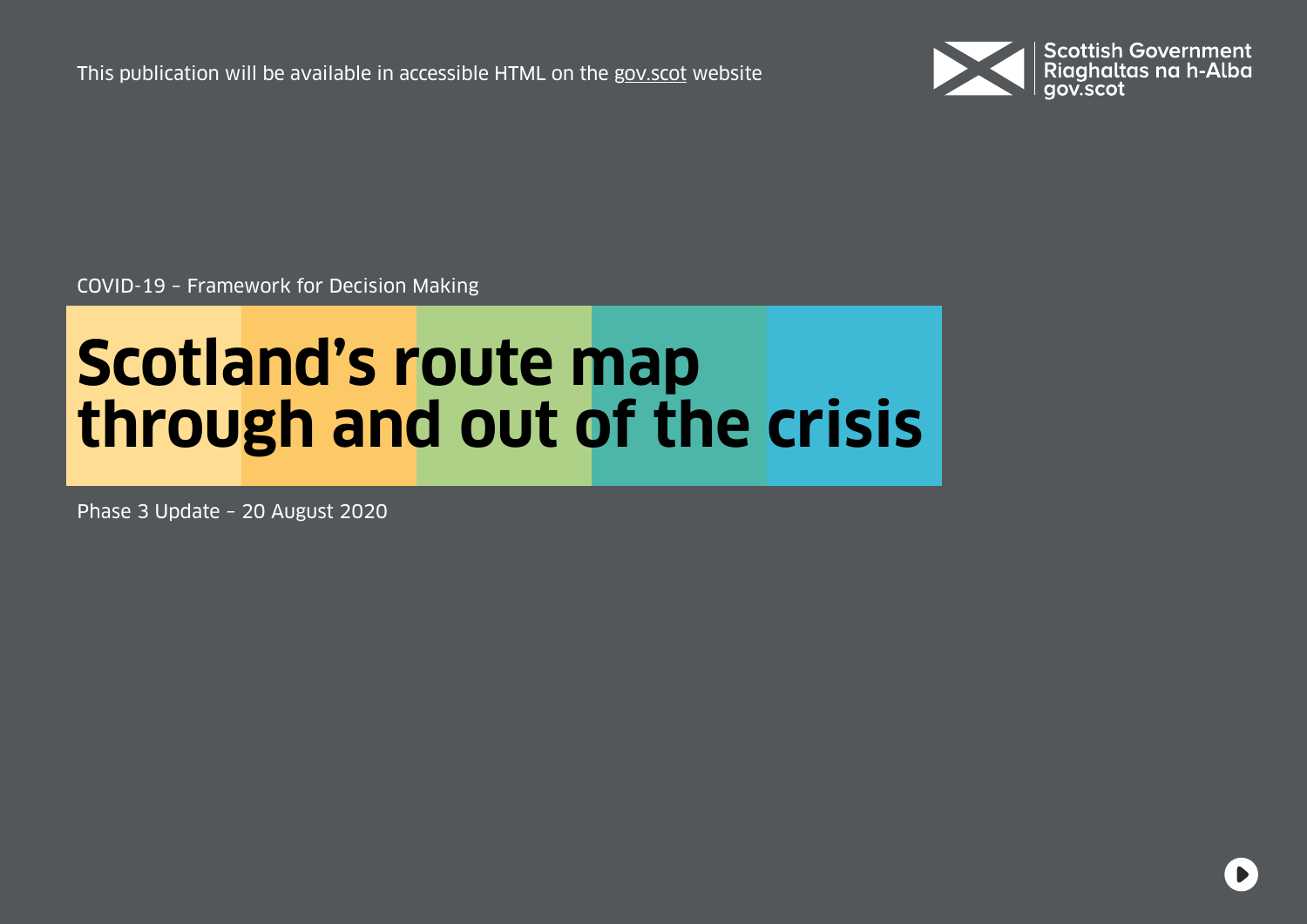## Introduction

- <span id="page-1-0"></span>Introduction
- •• [Outline of key dates](#page-8-0)

Scotland moved into Phase 3 of the Route Map after the 9th July review point because it was safe to do so. The evidence showed that the conditions for moving into Phase 3 and beginning further changes to lockdown restrictions had been met. This achievement reflected the collective effort of people and organisations across Scotland complying with lockdown rules and restrictions, and the unstinting efforts of our NHS and partner organisations in tackling the epidemic. On this sound basis, with the virus suppressed, several significant changes to restrictions were made, including the re-opening of indoor hospitality, wider retail and the tourism sector.

At the following three-week review, on 30th July, the evidence again showed that it was safe to proceed with some further re-opening of our economy and society. We adopted a cautious approach, placing our focus on safely pausing shielding and then fully re-opening our schools. Other changes were held back until later in the phase and given indicative dates that would be subject to confirmation, depending on continuing progress in suppressing the virus.

There have been a number of important developments in the epidemic since the 30th July review point. Several of the key indicators in Scotland including confirmed COVID-related deaths, hospital admissions and use of intensive care units (ICU) have remained very low. However, confirmed

positive case numbers have risen to an average of around 40-50 per day, having averaged around 10-20 a day for most of July, driven largely but not only by the outbreak that we have seen in and around Aberdeen.

The outbreak in Aberdeen has reminded us all how easily the virus can spread. We need to do everything we can to stop it in its tracks. That's why we have taken such decisive action in Aberdeen and we are grateful to the people of Aberdeen for their continued understanding and compliance with the rules which, alongside the exemplary Test & Protect work and outbreak management of the NHS and our partners, has now seen infection numbers fall. More generally, we should not be surprised by such outbreaks but we should seek to prevent them through following the relevant rules and advice, including following FACTS at all times. Where outbreaks do occur, we will seek to contain them, including through Test & Protect and through effective joint-working with partners on local outbreak management.

Our most recent estimates for the reproduction number (R) suggest that it could currently be close to or even above one. If the actual R number moves above one this could mean that the virus is spreading again. However, we know that the R number becomes less useful as a national indicator of the status of the epidemic when the prevalence of the virus becomes very

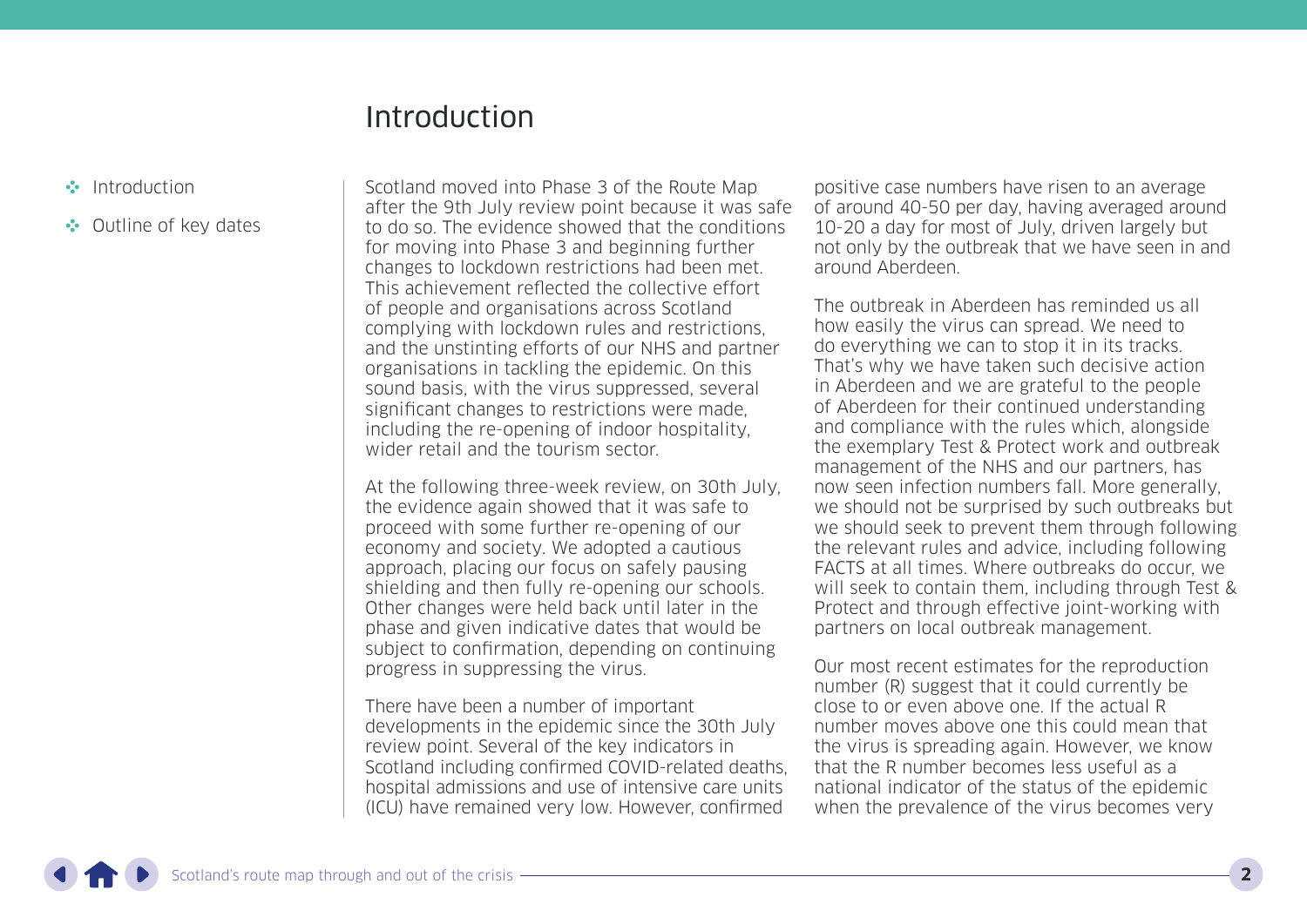- [Introduction](#page-1-0)
- •• [Outline of key dates](#page-8-0)

low at the national level – as it is in Scotland at present. In such circumstances, the R number will be heavily influenced by local or regional outbreaks. However, the potential for R to be close to or above one reminds us how easy it would be for the virus to start spreading rapidly again in Scotland if we do not collectively take the appropriate measures to curb transmission.

Looking at developments elsewhere in the UK and internationally, the period since the 30th July review has seen significant increases in the number of infections in many countries. These increases are shown for a range of European countries in **Figure 1**. Such increases have not yet been mirrored by commensurate increases in hospital admissions and deaths, as the virus now seems to be spreading more quickly among young people. However, when prevalence among young people rises significantly then there is a risk of the virus spreading from young people to other, more vulnerable sections on the population. Beyond Europe, we continue to see the virus spreading rapidly in many parts of the world.

This deteriorating situation beyond our borders matters because we face the clear risk of importing the virus into our country and seeding new outbreaks. This helps to explain why we have taken, along with our four nations partners, difficult but necessary decisions about removing certain countries from our exemption

list, meaning that people arriving from those countries must quarantine for 14 days. While we recognise the inconvenience this causes, this is an important public health measure to keep our communities safe. As with the requirement to self-isolate and other rules like those on social gatherings, when people break these rules, they may not feel the direct effects themselves, but they may ultimately cause others, including loved ones, acquaintances and strangers, to fall gravely ill and even to die. We can only effectively control the virus if each and every one of us follows the rules.

In our current assessment of the status of the pandemic, we judge that we do not yet meet the criteria for progressing to Phase 4 of our Route Map, in which the virus will cease to be a significant threat to public health in Scotland. Beyond the planned changes to the restrictions set out in this publication, the Scottish Government considers that the remaining coronavirus regulations remain necessary to protect public health.

Given the developing status of the epidemic – both in Scotland and internationally – the Scottish Government has decided to continue to take a cautious approach at this review point. This includes strengthening some of the measures that are designed to keep us all safe.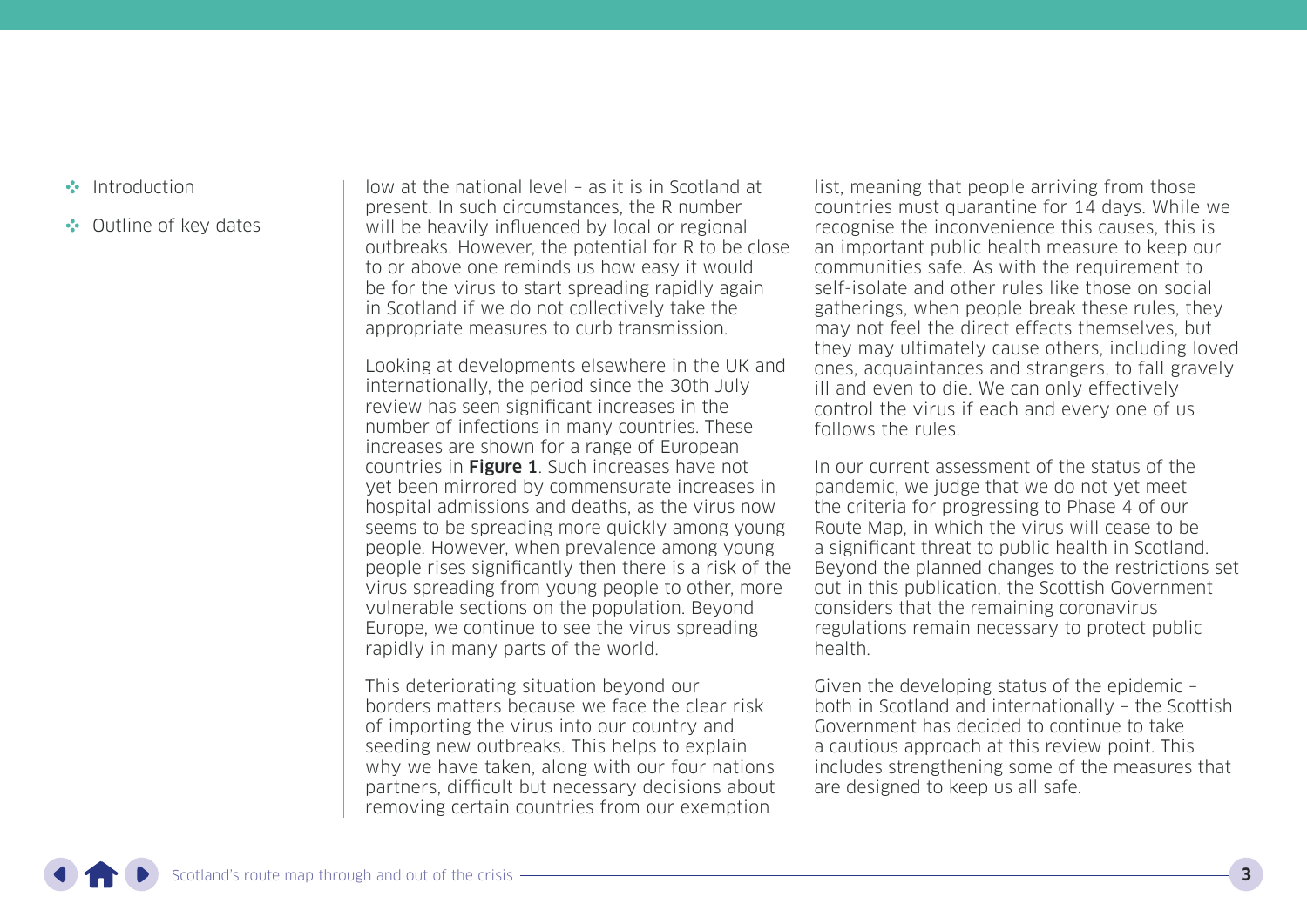- [Introduction](#page-1-0)
- •• [Outline of key dates](#page-8-0)

As we have taken decisions about what sectors and activities to re-open on our route out of lockdown, we have been guided by the principles set out in our Framework for Decision Making. In particular we have sought to reduce broader health, economic and societal harm, whilst remaining focussed on the necessity of suppressing the virus. This has led to some difficult timing decisions about how best to balance the various harms. We understand how difficult this situation is for those sectors and activities that are still waiting for the date when they can resume. Such decisions are necessarily more complex than simply comparing the viral transmission risk of one sector or setting with another, as broader economic and social impacts and interdependencies are also taken into account.

To help those businesses affected by the crisis, we have made over £2.3 billion of support available and have plans in place to support broader sustainable economic recovery, following advice from both the Advisory Group on Economic Recovery and the Enterprise & Skills Strategic Board. In addition, we believe it imperative that the UK Government continue to provide furlough and broader support for sectors affected by the ongoing crisis and do not withdraw support too soon.

The changes in this review period set out today will be introduced on 24th August and 31st August, with a further set of proposed changes given

an indicative date of 14th September, subject to confirmation at the next review point of 10th September. (Where a locality or region is subject to localised restrictions, not all of these changes will apply.)

On 24th August we will see the resumption of driving lessons, as well as the resumption of some small outdoor live events. Face-to-face advice services such as those provided by Citizens Advice are also able to reopen on this date. We are also able to confirm this date for the reopening of activities such as bingo halls, amusement arcades, casinos, indoor bowling and snooker halls – all with appropriate guidance in place. Funfairs will also be able to resume. These will represent welcome changes for many people, but such positive changes can only be maintained if we all adhere to the relevant guidance.

At the last review we also said that we would consider whether it would be feasible to bring forward some changes including re-opening gyms and swimming pools given their clear importance for our health and well-being. We now plan to bring forward the date for the resumption of these settings from 14th September to 31st August. We also said that we would consider re-opening indoor sports facilities for use by children for all activities. These can now open from the same date and may also be used by adults and young people for non-contact sports, following guidance.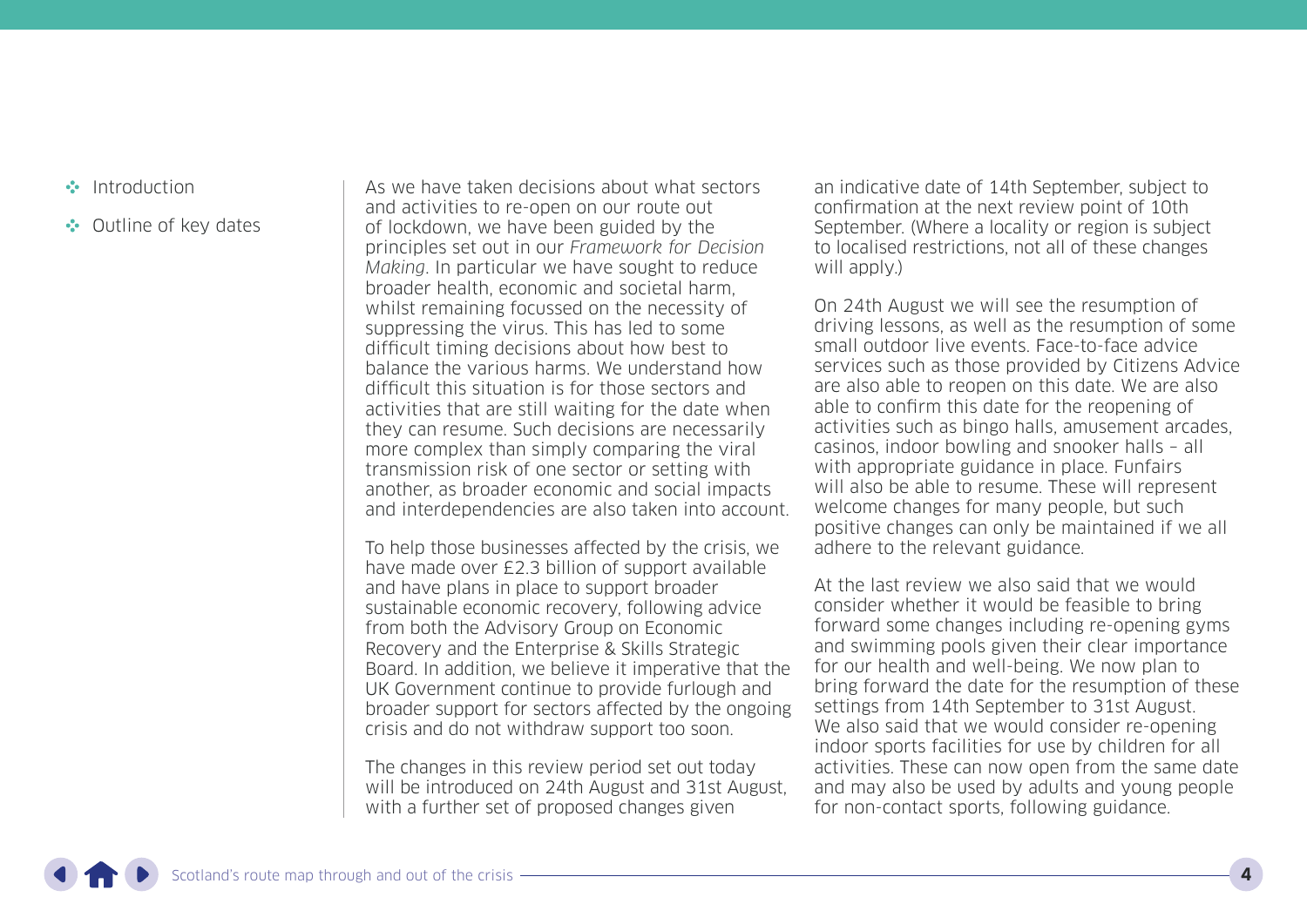- [Introduction](#page-1-0)
- •• [Outline of key dates](#page-8-0)

Finally, we are able to offer the indicative restart date of 14th September for a range of settings and activities, including indoor entertainment venues such as theatres (with restricted capacity), the limited reopening of stadia (with restricted numbers), a wider range of outdoor events such as concerts with standing audiences and the resumption of indoor contact sports for adults and young people – all subject to appropriate guidance. It must be stressed that this indicative date is conditional on continued progress in suppressing the virus. If the epidemic in Scotland deteriorates before this date then the expectation must be that the date will be delayed.

Many of our international partners are finding that they are reaching the limit of relaxing restrictions without risking a resurgence of the epidemic; several are now tightening restrictions. In Scotland we will face similar challenges over the weeks and months ahead. We have been consistently clear that we are seeking to create the conditions for a sustained recovery in our economy and broader society through continued suppression of the virus. As we have carefully and gradually re-opened sectors and activities, this has inevitably increased opportunities for the virus to spread. We too may reach our limit in Scotland, and that limit may come much sooner if our compliance falters.

As the international pandemic situation changes and as compliance and other factors adjust over time,

we must consider whether we need to adjust certain measures or restrictions in order to better suppress the virus, while alleviating its broader harms. We need to protect the ability of our schools to provide a full-time education for our children. We need to maintain a safe environment in which businesses can operate, jobs can be protected and livelihoods can be maintained. This cannot happen unless we collectively comply with the rules and measures that remain in place to keep ourselves and others safe.

In recent weeks we have seen how the virus can exploit weaknesses in our compliance and how quickly it can then take hold. It is clear that a common factor in many outbreaks of the virus is indoor hospitality and social gatherings indoors. We have had to re-impose local restrictions in Aberdeen, and may need to do the same in other places across Scotland in response to future outbreaks. To help us to avoid the need for this, we intend to introduce some additional, enforceable regulations that will address some of the most significant transmission risks that have been a factor in recent outbreaks.

To help our hospitality sector to remain open while doing everything we can to prevent future outbreaks we have already made it mandatory for a range of settings, including hospitality businesses, to collect customer details and introduced statutory guidance for the hospitality sector to improve safety.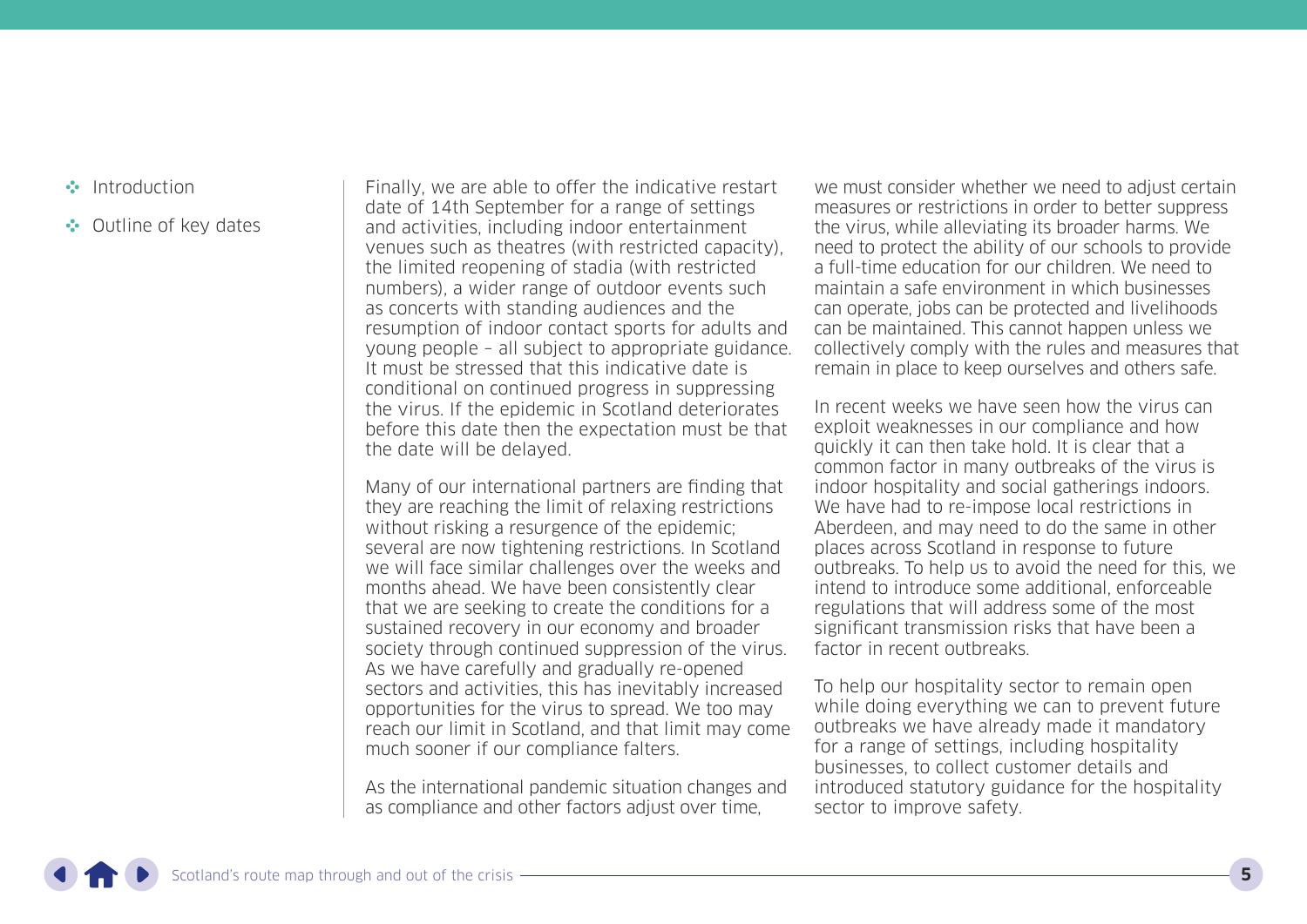- [Introduction](#page-1-0)
- •• [Outline of key dates](#page-8-0)

Looking forward, we plan to regulate to give the police powers to break up and disperse house parties held in breach of the regulations and to empower local authorities to take action to deal with poor compliance in some licensed premises. particularly pubs and bars. In doing so, we are seeking to maintain the conditions for further, sustainable recovery for our people, schools and businesses.

All of the changes that we have announced to date on our route out of lockdown require strong compliance with ongoing rules and advice – including specific sectoral guidance and general adherence to the FACTS. Over recent weeks we have seen what can happen if we do not continue to remain vigilant to the public health advice in place. If we all continue collectively to comply with the rules, then our prospects for continuing to suppress the virus, alleviating the broader harms of the crisis, and returning closer to normality remain positive.

Scottish Government

20 August 2020

### **Remember** FACTS **for a safer Scotland**



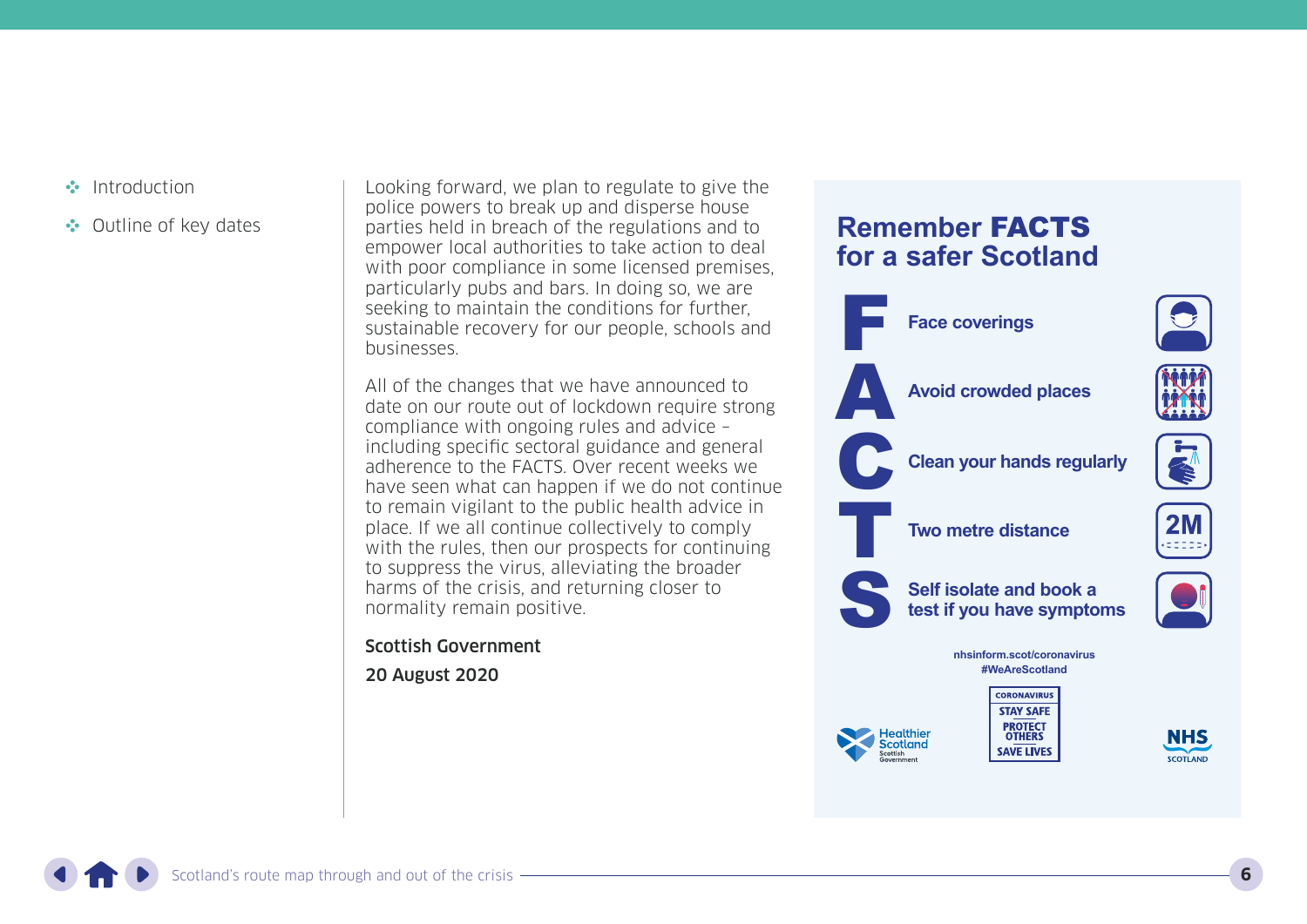

#### Sources:

ECDC for non UK countries: <https://opendata.ecdc.europa.eu/covid19/casedistribution/csv> England:<https://coronavirus.data.gov.uk/>

Scotland: [https://www.nrscotland.gov.uk/statistics-and-data/statistics/statistics-by-theme/vital-events/general-publications/weekly-and](https://www.nrscotland.gov.uk/statistics-and-data/statistics/statistics-by-theme/vital-events/general-publications/weekly-and-monthly-data-on-births-and-deaths/deaths-involving-coronavirus-covid-19-in-scotland)[monthly-data-on-births-and-deaths/deaths-involving-coronavirus-covid-19-in-scotland](https://www.nrscotland.gov.uk/statistics-and-data/statistics/statistics-by-theme/vital-events/general-publications/weekly-and-monthly-data-on-births-and-deaths/deaths-involving-coronavirus-covid-19-in-scotland)

Wales:<https://public.tableau.com/profile/public.health.wales.health.protection#!/vizhome/RapidCOVID-19virologyPublic/Headlinesummary> Northern Ireland: <https://www.health-ni.gov.uk/publications/daily-dashboard-updates-covid-19-august-2020>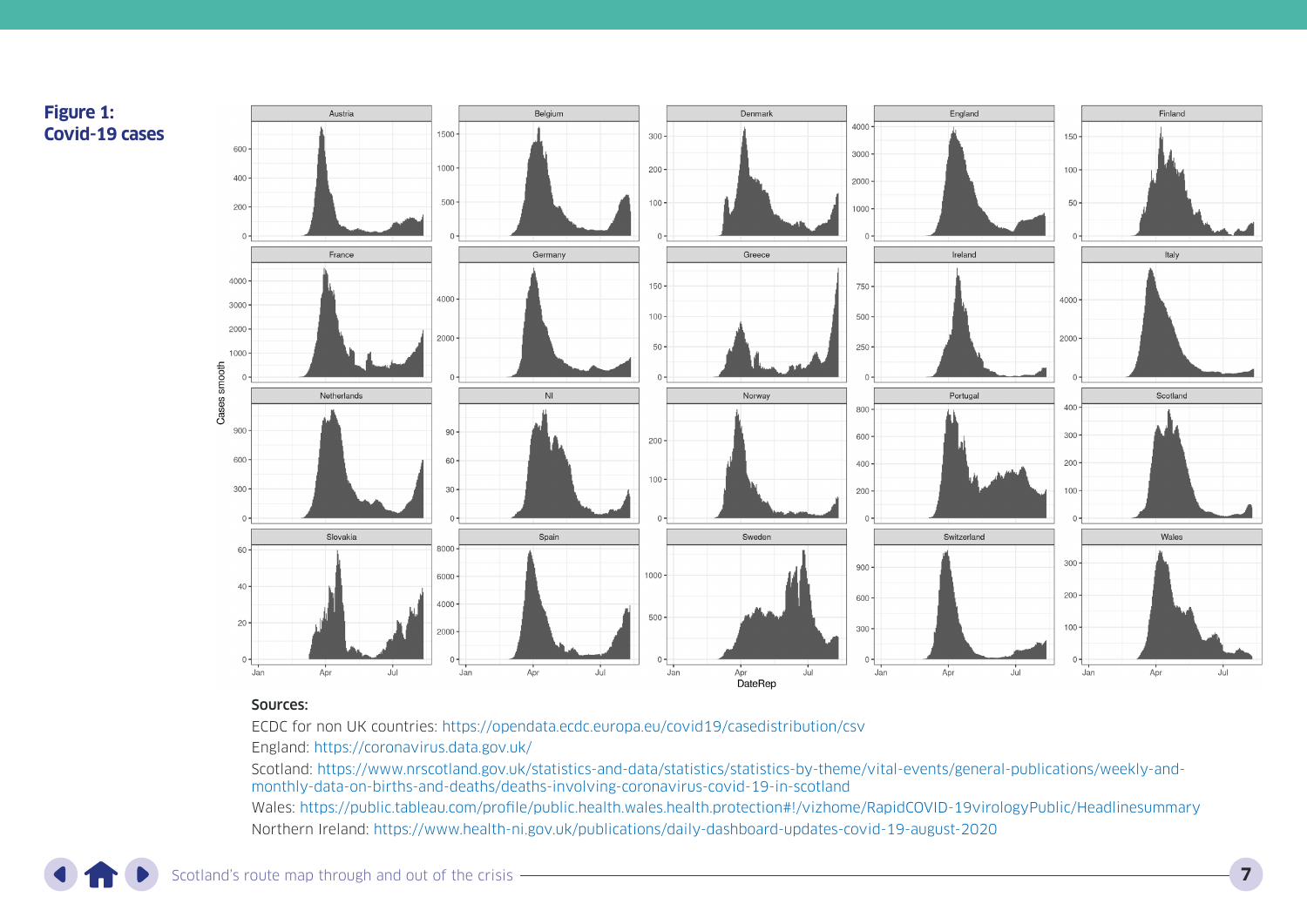**Guide to re-opening and scaling up over the remainder of Phase 3. Not all details are shown. Please refer to guidance and Q&A for more details. Relevant guidance and public health advice (such as physical distancing rules and enhanced hygiene measures) will apply to all changes shown below.**

**Indicative dates liable to** 

|                                                                                                                                                                                                                                                                     |  | delay if epidemic deteriorates                                                                                           |                               |                                                                                                                                                                                                                                                                                                                      |  |                                                                                                                                                                                                                |
|---------------------------------------------------------------------------------------------------------------------------------------------------------------------------------------------------------------------------------------------------------------------|--|--------------------------------------------------------------------------------------------------------------------------|-------------------------------|----------------------------------------------------------------------------------------------------------------------------------------------------------------------------------------------------------------------------------------------------------------------------------------------------------------------|--|----------------------------------------------------------------------------------------------------------------------------------------------------------------------------------------------------------------|
| <b>Confirmed date:</b><br><b>Monday 24 August</b>                                                                                                                                                                                                                   |  | <b>Confirmed date:</b><br><b>Monday 31 August</b>                                                                        |                               | <b>Indicative date:</b><br><b>Monday 14 September</b>                                                                                                                                                                                                                                                                |  | <b>Await further review</b>                                                                                                                                                                                    |
| Organised outdoor contact sports<br>- all ages - following the guidance<br>of relevant sports bodies.<br>Certain outdoor live events<br>(involving open space or organised<br>seating) with physical distancing<br>and restricted numbers - subject<br>to guidance. |  | Gyms (indoor) - following guidance.                                                                                      | 10 September<br><b>Review</b> | Soft play (indoor) - following<br>guidance (e.g. no ball pools,<br>enhanced hygiene).                                                                                                                                                                                                                                |  | Non-essential offices and call<br>centres can re-open following<br>implementation of relevant guidance<br>(including on physical distancing).<br>Working from home and working<br>flexibly remain the default. |
|                                                                                                                                                                                                                                                                     |  | Swimming pools following guidance.                                                                                       |                               |                                                                                                                                                                                                                                                                                                                      |  |                                                                                                                                                                                                                |
|                                                                                                                                                                                                                                                                     |  | Indoor sports courts - including<br>skating and dance studios - subject<br>to relevant guidance:                         |                               | Certain <b>indoor</b> live events - subject<br>to guidance - with physical<br>distancing, enhanced hygiene, and                                                                                                                                                                                                      |  |                                                                                                                                                                                                                |
|                                                                                                                                                                                                                                                                     |  | • Children (under 12): All activity<br>• Adults and Young People (12 plus):<br><b>Non-contact only.</b>                  |                               | restricted numbers.                                                                                                                                                                                                                                                                                                  |  | Other indoor live events - subject to<br>guidance - with physical distancing.<br>enhanced hygiene, and restricted<br>numbers.                                                                                  |
| Driving lessons can resume -                                                                                                                                                                                                                                        |  |                                                                                                                          |                               | Other indoor entertainment<br>venues - following guidance - with<br>physical distancing requirements<br>(e.g. theatres, music venues). Not<br>night clubs.<br>Indoor sports courts - including<br>skating and dance studios - can be<br>used by adults and young people for<br>contact sports - subject to guidance. |  |                                                                                                                                                                                                                |
| following guidance                                                                                                                                                                                                                                                  |  | Indoor activities for children and<br>young people (unregulated) -<br>following guidance which will vary<br>by activity. |                               |                                                                                                                                                                                                                                                                                                                      |  |                                                                                                                                                                                                                |
| Child contact centres - following<br>guidance.                                                                                                                                                                                                                      |  |                                                                                                                          |                               |                                                                                                                                                                                                                                                                                                                      |  |                                                                                                                                                                                                                |
| Face-to-face advice services can<br>resume - following guidance.                                                                                                                                                                                                    |  |                                                                                                                          |                               |                                                                                                                                                                                                                                                                                                                      |  |                                                                                                                                                                                                                |
| Bingo halls (with physical distancing                                                                                                                                                                                                                               |  |                                                                                                                          |                               |                                                                                                                                                                                                                                                                                                                      |  |                                                                                                                                                                                                                |
| and following guidance).                                                                                                                                                                                                                                            |  |                                                                                                                          |                               | Stadia (limited re-opening) -<br>following guidance (e.g. physical                                                                                                                                                                                                                                                   |  |                                                                                                                                                                                                                |
| Amusement arcades and casinos<br>following guidance (incl. enhanced<br>hygiene).                                                                                                                                                                                    |  |                                                                                                                          |                               | distancing, restricted numbers) -<br>with option for testing on earlier<br>dates subject to agreement.                                                                                                                                                                                                               |  |                                                                                                                                                                                                                |
| Snooker/pool halls, indoor bowling -<br>following guidance (incl. enhanced<br>hygiene).                                                                                                                                                                             |  |                                                                                                                          |                               | Certain outdoor live events<br>(involving focussed standing) with<br>physical distancing and restricted                                                                                                                                                                                                              |  |                                                                                                                                                                                                                |
| Funfairs - static and travelling -<br>following guidance.                                                                                                                                                                                                           |  |                                                                                                                          |                               | numbers - subject to guidance.                                                                                                                                                                                                                                                                                       |  |                                                                                                                                                                                                                |

**Public Services continue to scale up and re-open safely including NHS Mobilisation Plan**

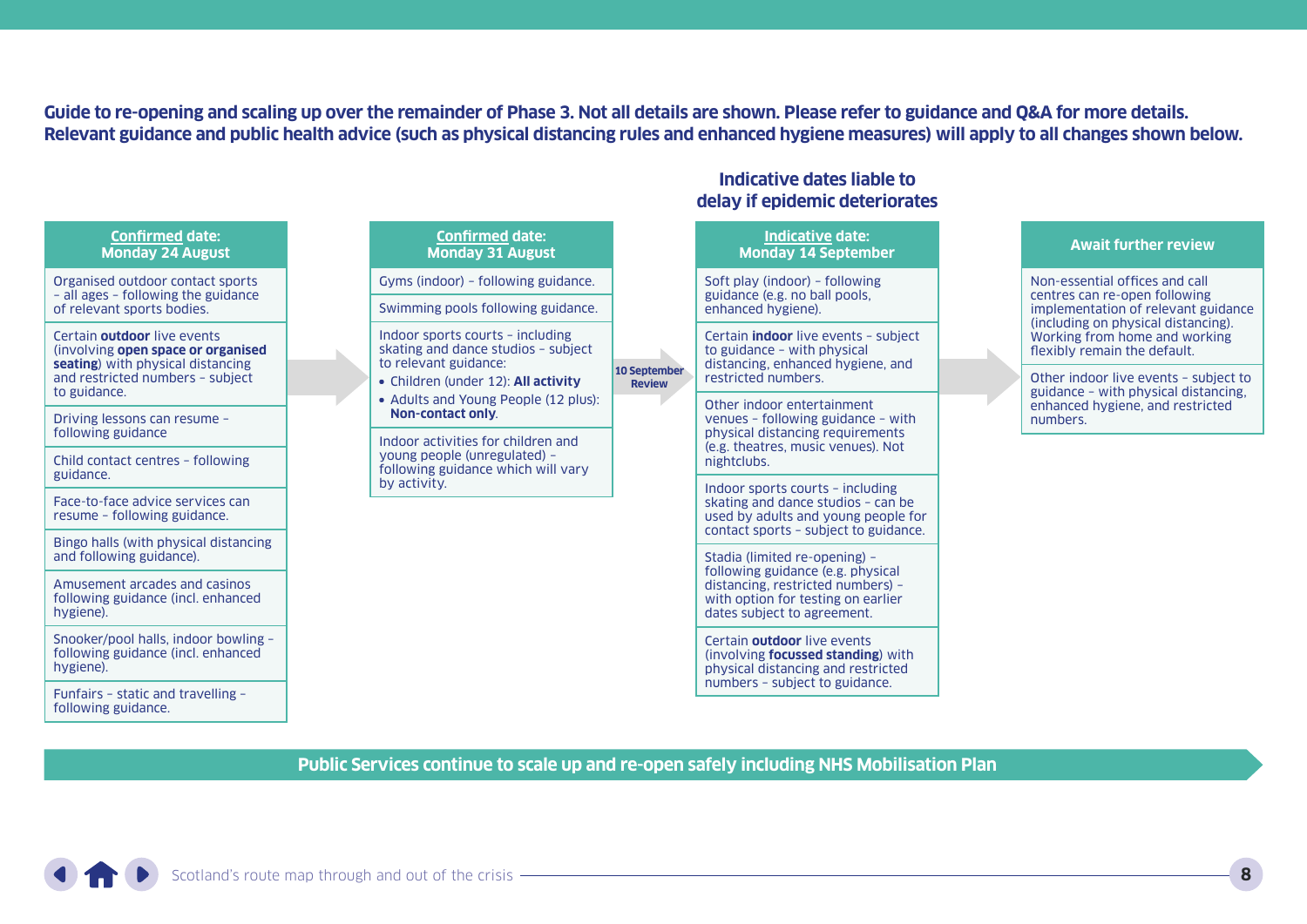## Outline of key dates

<span id="page-8-0"></span>[Introduction](#page-1-0)

#### **Note: all of the following changes are subject to relevant public health guidance.**

•• Outline of key dates

#### **The following are confirmed dates**

#### **With effect from Monday 24 August**

- Outdoor contact sports (all ages) can resume following guidance of relevant sports bodies.
- Outdoor seated live events and outdoor open space live events – with physical distancing, enhanced hygiene, and restricted numbers – following guidance. Work will be undertaken with the sector on options for larger pilot events.
- Driving lessons can resume following guidance.
- Child contact centres can re-open following guidance.
- Face-to-face advice services, including Citizens Advice, can resume – following guidance.
- Bingo halls can re-open with physical distancing and following guidance.
- Amusement arcades and casinos can re-open following guidance (incl. enhanced hygiene).
- Snooker/pool halls and indoor bowling can re-open – following guidance (incl. enhanced hygiene).
- Funfairs both static and travelling can re-open, following guidance.

#### **With effect from Monday 31 August**

- Gyms (indoor) can re-open following guidance.
- Swimming pools can re-open following guidance.
- Indoor sports courts can reopen following guidance, incl. skating, dance studios: Children (0-12) years can resume all activity; adults and young people (12+) can resume non-contact activity only.
- Indoor activities for children and young people (unregulated) can resume subject to guidance that will vary by activity. Indoor youth work can resume for young people in line with guidance.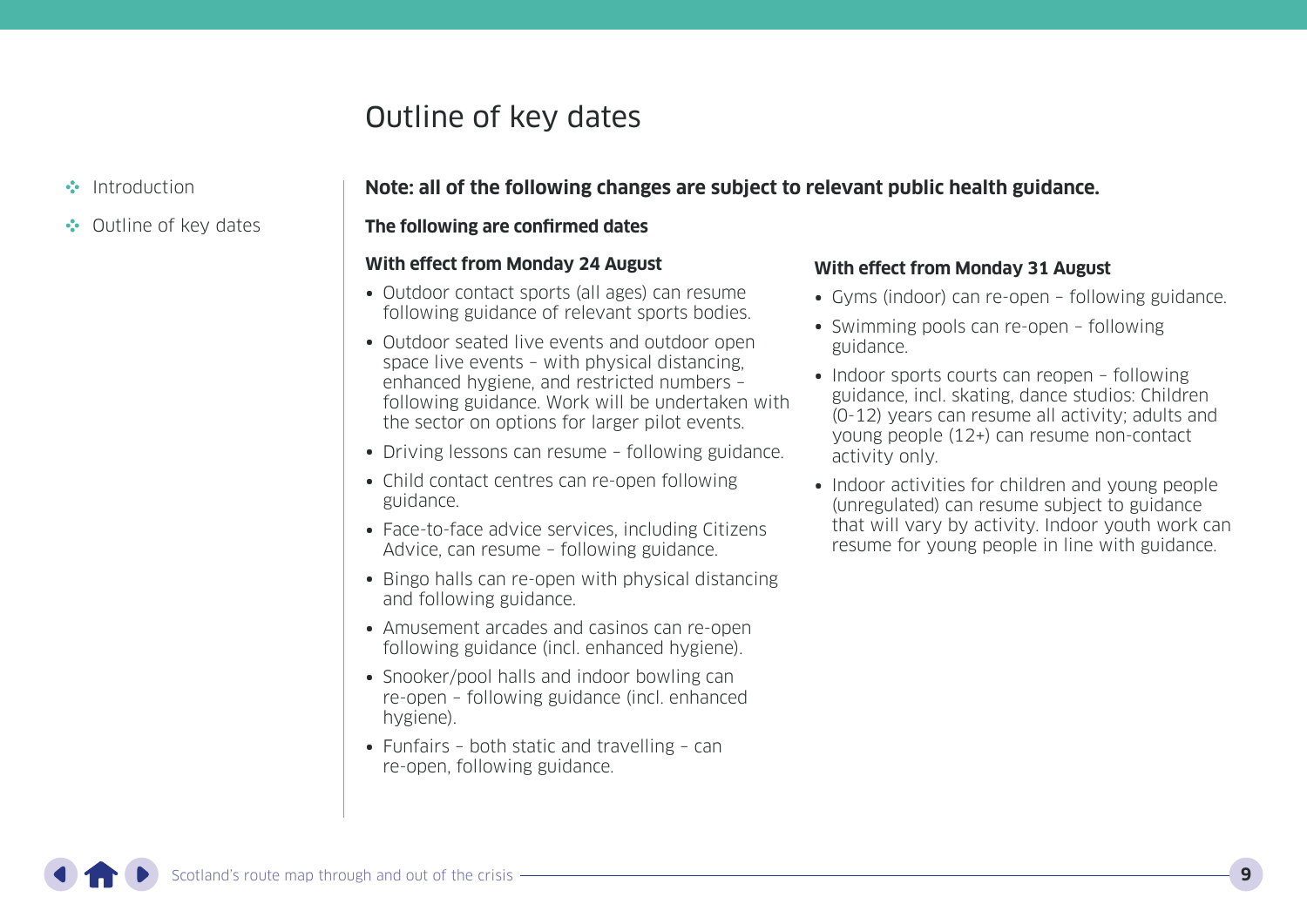- [Introduction](#page-1-0)
- •• [Outline of key dates](#page-8-0)

#### **The following are indicative dates only – conditional on 10 September review**

#### **With effect from Monday 14 September**

- Indoor soft play can re-open following guidance (e.g. no ball pools, enhanced hygiene).
- Certain indoor live events with physical distancing, enhanced hygiene, and restricted numbers – following guidance. Work will be undertaken with the sector on options for pilot events.
- Other indoor entertainment venues following guidance with physical distancing requirements (e.g. theatres, live music venues). Not nightclubs.
- Indoor sports courts- including skating and dance studios – can be used by adults and young people (12+) for contact sports – subject to guidance.
- Stadia limited re-opening following guidance (e.g. physical distancing, restricted numbers) – with option for testing on earlier dates subject to agreement with government.
- Outdoor focussed standing live events with physical distancing, enhanced hygiene, and restricted numbers – following guidance. Work will be undertaken with the sector on options for larger pilot events.

#### **The following have not yet been set a date and should await further review**

- Non-essential offices and call centres can re-open following implementation of relevant guidance (including on physical distancing). Working from home and working flexibly remain the default.
- Remaining indoor live events– with physical distancing, enhanced hygiene, and restricted numbers – following guidance. Work will be undertaken with the sector on options for pilot events.

#### **Scaling up of public services**

During Phase 3, a range of public services will continue to safely re-open and expand.

Public transport is scaling up to full services during Phase 3 with a move to 1 metre physical distancing, subject to appropriate risk mitigations, releasing further capacity in vehicles and vessels.

#### **Scaling-up health and social care across Phase 3**

Services will continue to scale up in line with NHS remobilisation plans.

#### **Measuring the impact of changes**

The [Equality and Fairer Scotland Impact Assessment](https://www.gov.scot/publications/equality-fairer-scotland-impact-assessment-evidence-gathered-scotlands-route-map-through-out-crisis/) [\(EQFSIA\)](https://www.gov.scot/publications/equality-fairer-scotland-impact-assessment-evidence-gathered-scotlands-route-map-through-out-crisis/) covering the Route Map is published and will be updated as we progress through the remaining Phases. We will publish other relevant impact assessments in due course.